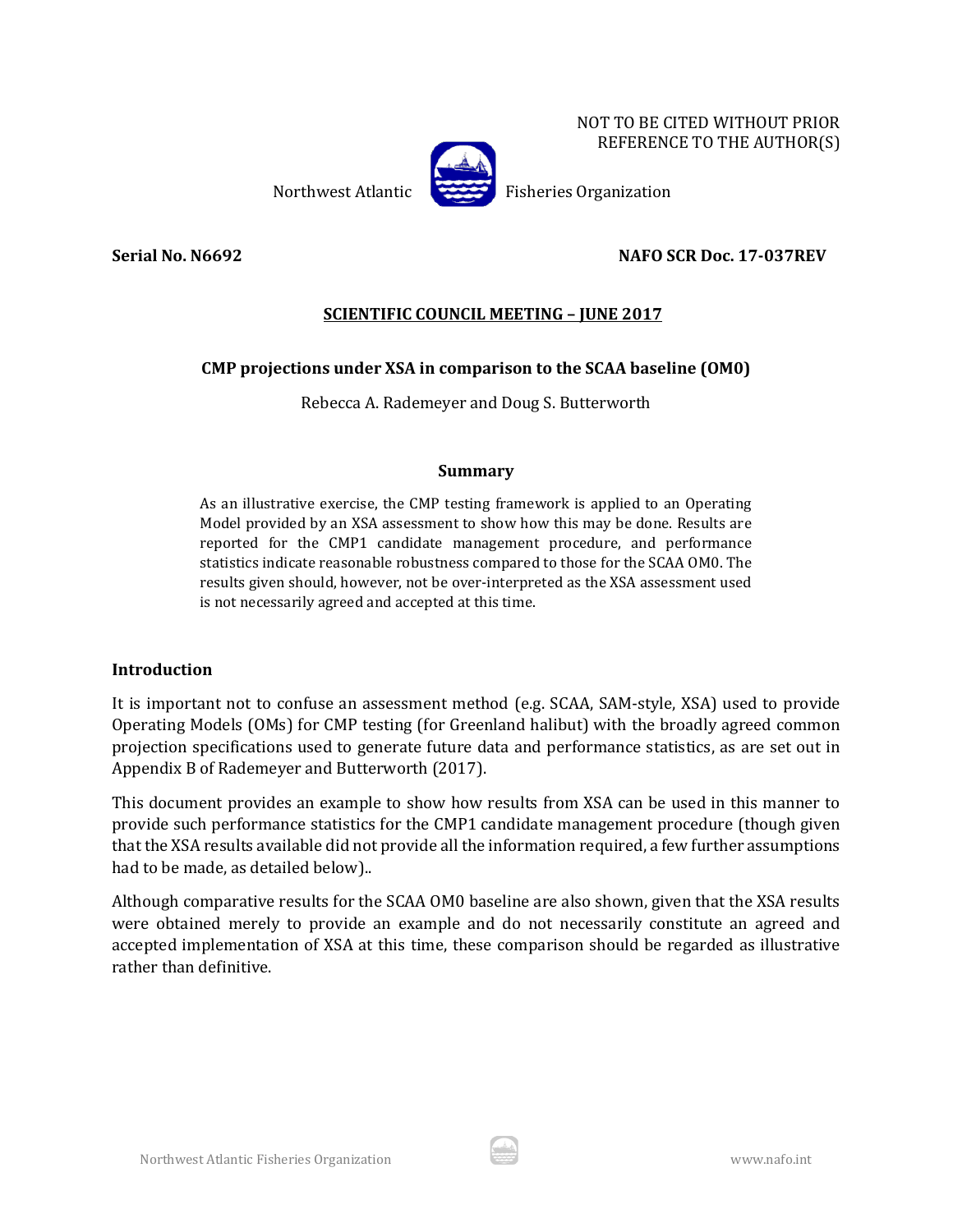#### **Data**

Numbers-at-age, fishing mortality-at-age and catchability-at-age for each of the four surveys, as estimated for the XSA "run4" have been kindly provided by Brian Healey (pers. commn). These results are listed in Appendix A.

#### **Methods**

Projections into the future under a specific CMP are evaluated using steps 1-7 in Appendix B of Rademeyer and Butterworth (2017). Given, however, limitations associated with the XSA information available, the following modifications and further assumptions have been made.

#### Step 1: Begin-year numbers at age

The components of the numbers-at-age vector at the start of 2016 ( $N_{2016,a}$ :  $a = 2,..., m$ ) are given in Table App.A.1. The 2016 recruitment ( $N_{2016,1}$ ) is not available and is therefore computed from the stock-recruitment curve (see step 4 for details on the estimation of the stock-recruit parameters):

$$
N_{2016,1} = \frac{\alpha B_{2015}^{sp}}{\beta + B_{2015}^{sp}} \tag{1}
$$

Error is included for all ages to allow for estimation imprecision in the assessment:

$$
N_{2016,a} \rightarrow N_{2016,a} e^{\varepsilon_a} \tag{2}
$$

where  $\varepsilon_a$  is generated from the variance-covariance matrix obtained from the SCAA baseline OM0, as this information is not available for the XSA assessment in question. Note that this variancecovariance matrix is for  $ln N_{2016,a}$ , i.e the same *relative* error size is assumed, which makes allowance for scale differences between the XSA and OM0 results.

## Step 2: Catch

These numbers-at-age are projected one year forward at a time given a catch for the year concerned as for the SCAA projections. This requires specification of how the catch is disaggregated by age to obtain  $C_{y,a}$ , and how future recruitments are specified, which is set out in Step 3 below.

## Step 3: Catch-at-age (by number)

The past commercial selectivity function is computed from the fishing mortality-at-age:

$$
S_{y,a} = \frac{F_{y,a}}{F_y} \tag{3}
$$

where  $F_y$  is the maximum fishing mortality over ages 1 to 10+ for year *y*.

Future commercial selectivity is taken to be the average of the last five years (2011 to 2015):

$$
S_a^{fut} = \frac{\Sigma_{y=2011}^{2015} S_{y,a}}{5} \tag{4}
$$

Step 4: Recruitment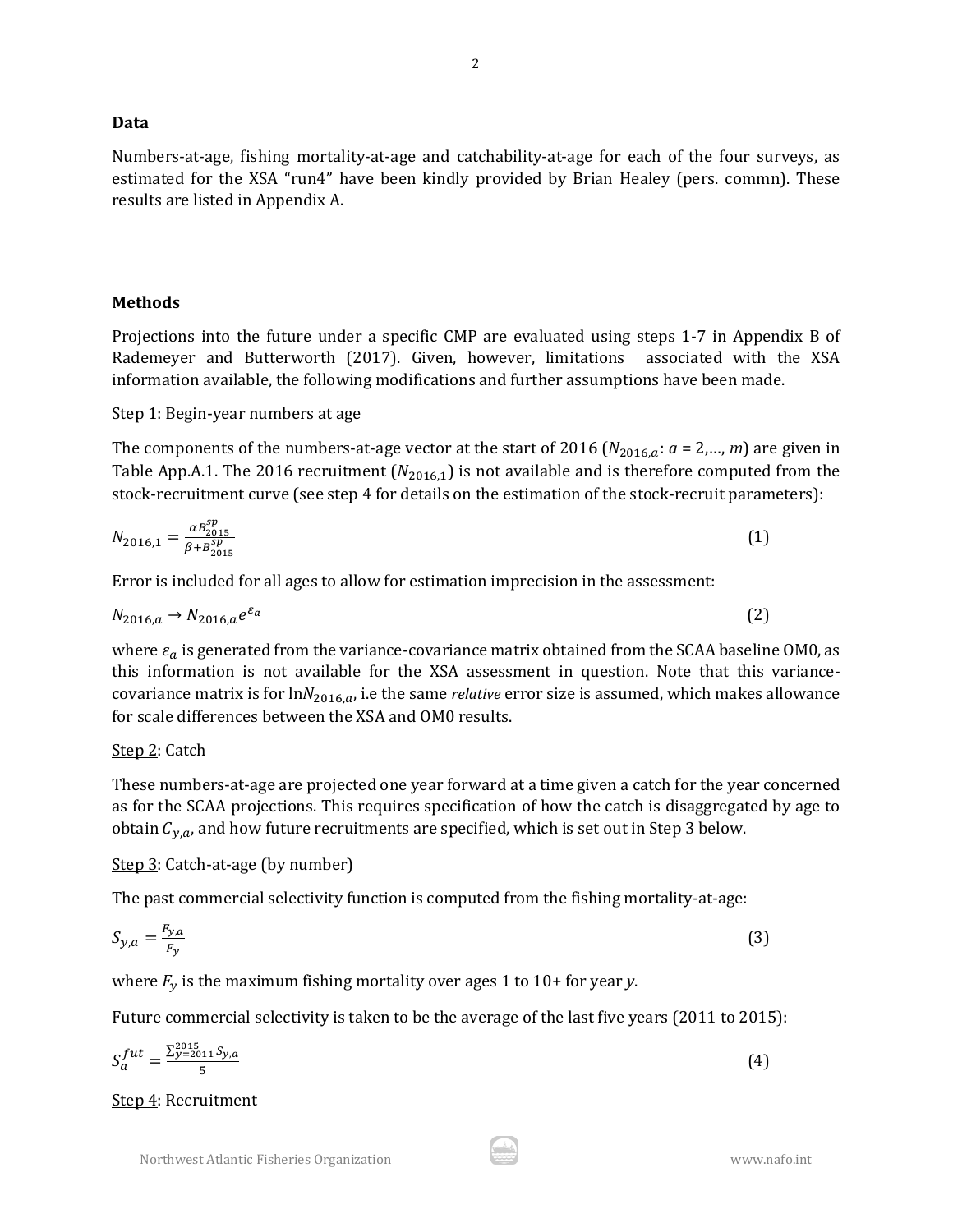Future recruitments are provided by a Beverton-Holt stock-recruitment relationship:

$$
R_{y} = \frac{\alpha B_{y}^{sp}}{\beta + B_{y}^{sp}} e^{\left(\varphi_{y} - (\sigma_{R})^{2} / 2\right)}
$$
(5)

where

 $\alpha$  is the asymptotic recruitment, computed as the average of the 1975-2010 recruitment values, excluding the values associated with the lowest 20% of the spawning biomasses;

$$
\beta = \frac{b_0(1-h)}{5h-1} \tag{6}
$$

with

$$
b_0 = r_0 \sum_{a=1}^{m-1} f_a w_{y,a}^{strt} e^{-\sum_{a'=1}^{a-1} M_{a'}} + f_m w_{y,m}^{strt} \frac{e^{-\sum_{a'=1}^{m-1} M_{a'}}}{1 - e^{-M_m}}
$$
(7)

and

$$
r_0 = \frac{\alpha (5h - 1)}{4h} \tag{8}
$$

The steepness parameter *h* is taken as 0.99 for a reasonable representation of the spawning biomass and recruitment estimates from the XSA (see Figure 1).

As with the SCAA projections, log-normal fluctuations are introduced by generating  $\varphi_y$  factors which also take account of autocorrelation:

$$
\varphi_y = \rho \varphi_{y-1} + \sqrt{1 - \rho^2} \lambda_y
$$

with  $\lambda_y$  from  $N(0, (\sigma_R)^2)$  where  $\sigma_R$  is input (0.4) and  $\rho$  is fixed at 0.5 (based on results from the SCAA baseline assessment).

Step5:

The information obtained in Step 1 is used to generate values of the abundance indices  $I^{l}_{2016}$  (in terms of biomass or of numbers), and similarly for following years. The EU survey is assumed to continue sampling the 0-1400m depth zone. Indices of abundance in future years will not be exactly proportional to true abundance, as they are subject to observation error. Log-normal observation error is therefore appended to the expected value of the abundance index evaluated, i.e.:

$$
I_y^i = q^i B_y^i e^{\varepsilon_y^i} \tag{9}
$$

with

$$
\varepsilon_{y}^{i} \qquad \text{from } N\left(0, \left(\sigma^{i}\right)^{2}\right)
$$

where

 $B_v^i$ is the biomass available to the survey:

$$
B_y^i = \sum_{a=0}^m w_{y,a}^i S_a^i N_{y,a} e^{-Z_{y,a} T^i / 12}
$$
\n(10)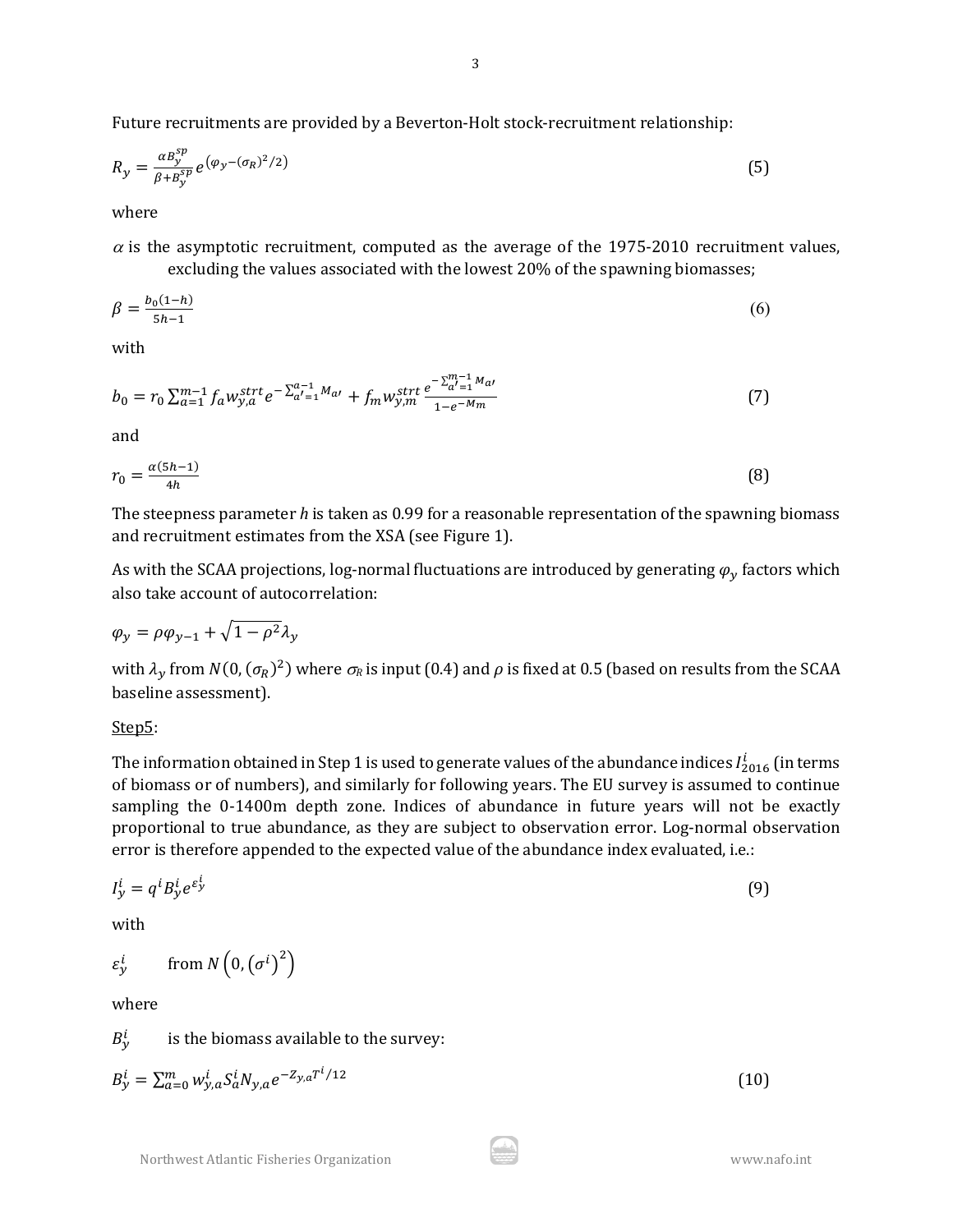The survey selectivities are computed from the estimated catchability-at-age (Table App.A.3):

$$
S_a^i = \frac{q_a^i}{\max(q_a^i)}\tag{11}
$$

They are assumed to remain unchanged over the projection period.

The constant of proportionality  $q^{i}$  and residual standard deviation  $q^{i}$  have been estimated directly from the XSA outputs:

$$
\sigma^i = \sqrt{\frac{1}{n^i} \sum_{y} \left( ln I_y^i - ln \left( q^i B_y^i \right) \right)^2}
$$
\n(12)

The constant of proportionality  $q<sup>l</sup>$  for survey biomass index *i* is estimated by its maximum likelihood value:

$$
ln q^{i} = \frac{1}{n^{i}} \sum_{y} (ln I_{y}^{i} - ln B_{y}^{i})
$$
\n
$$
\underline{\text{Step 6:}} \tag{13}
$$

Given the new survey indices  $I_{\mathcal{Y}}^l$  compute  $T A C_{\mathcal{Y}+1}$  using the CMP (aside from the fixed values assumed for 2016 to 2018).

## Step 7:

Steps 1-6 are repeated for each future year in turn for as long a period as desired, and at the end of that period the performance of the CMP under review is assessed by considering statistics such as the average catch taken over the period and the final spawning biomass of the resource.

The results reported here are for CMP1 with comparable results for the SCAA baseline OM0.

# **Results[1](#page-3-0)**

## *Assessment*

Assessment results are compared for the XSA and SCAA OM0 baseline in Figure 2 and Table 1.

# *CMP projections*

Medians and lower 5%iles for projected catch, spawning and exploitable biomass are compared for the SCAA baseline OM0 and XSA under CMP1 in Figure 3. The corresponding performance measures are given in Table 2, with some of the performance measures compared graphically in Figure 4.



<span id="page-3-0"></span> $1$  Subsequent to the meeting at which this document was presented, a glitch was found in the projection code used which introduces some changes to the results given here. This matter is detailed further in footnote 1 of document **NAFO SCR Doc. 17-026REV.** As indicated in that footnote, these changes would not be of particular consequence for the differences in the results presented for different OMs and the associated inferences.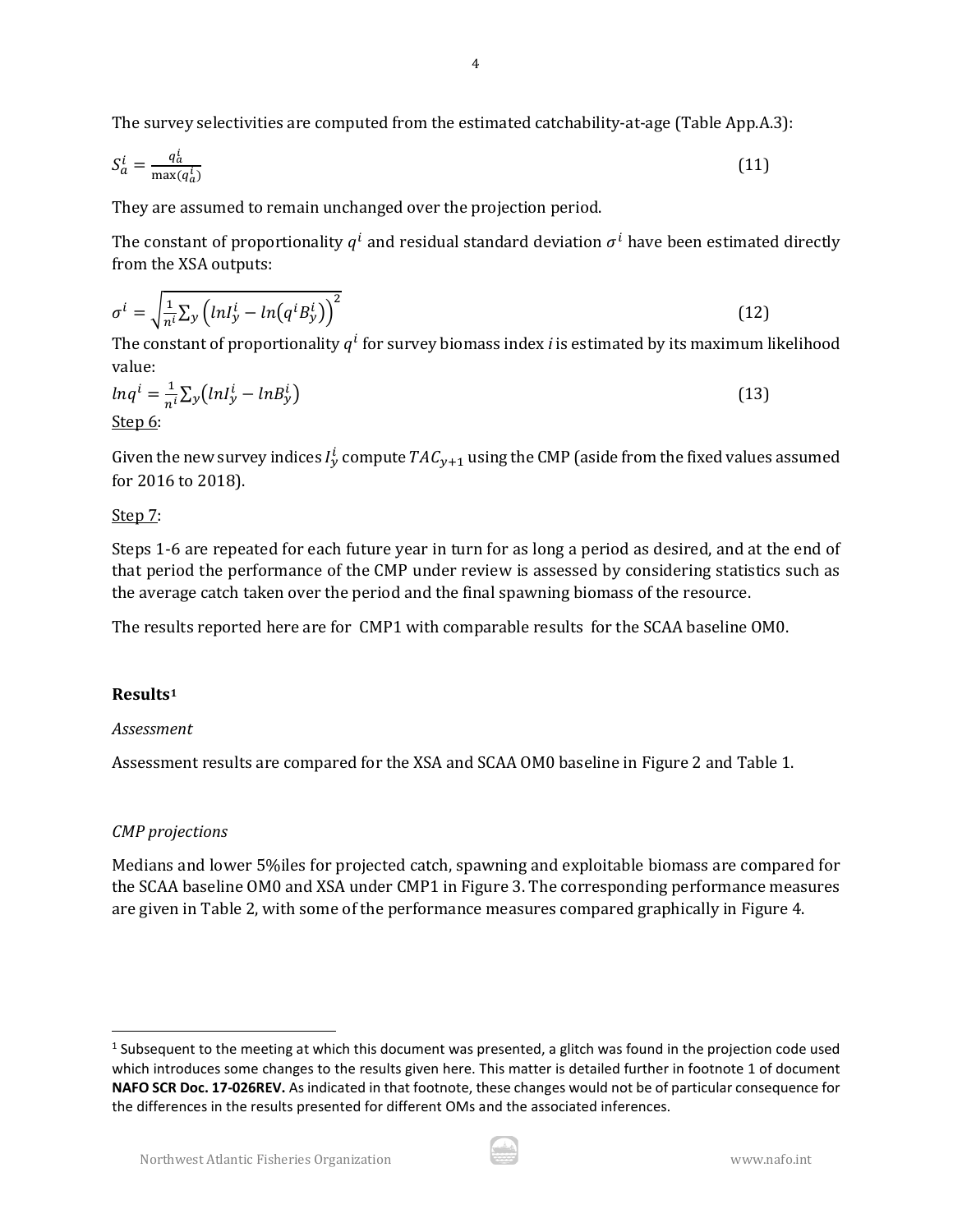#### **Discussion**

As stated in the Introduction, this is an illustrative rather than a definitive exercise and comparison, so it would be inappropriate to draw over-firm conclusions from the results. Discussion here is therefore limited to a few broad points only.

- A value of steepness *h*=0.99 seems rather high for the stock-recruitment function for XSA, but the results of that assessment do indicate that a high recruitment can be maintained down to relatively rather low values of spawning biomass (Figure 1).
- Spawning biomass is much lower in absolute terms for XSA than for OM0, but exploitable biomass and recruitment estimates are not greatly dissimilar in scale (Figure 2).
- Broadly speaking, the performances for CMP1 under XSA and OM0 are quite similar (Table 2) and Figures 2, 3 and 4).
- The important differences appears mainly to be in the  $B_{low}$  statistic (Figure 4), but this is unsurprising since the XSA projections start at a lower fraction of *BMSY* than do those for the SCAA OM0. Nevertheless CMP1 secures acceptable resource recovery (Figures 3 and 4).

## **References**

- NAFO. 2017. Report of the NAFO Joint Fisheries Commission-Scientific Council Working Group on Risk-Based Management Strategies (WG-RBMS), 25-27 April 2017, Holiday Inn, Falmouth, MA, USA. NAFO document NAFO/FC-SC Doc. 17-xx. xx pp.
- Rademeyer R.A. and Butterworth D.S. 2017. Results for Initial Candidate Management Procedure Testing for Greenland Halibut. NAFO document: SCR Doc 17-026.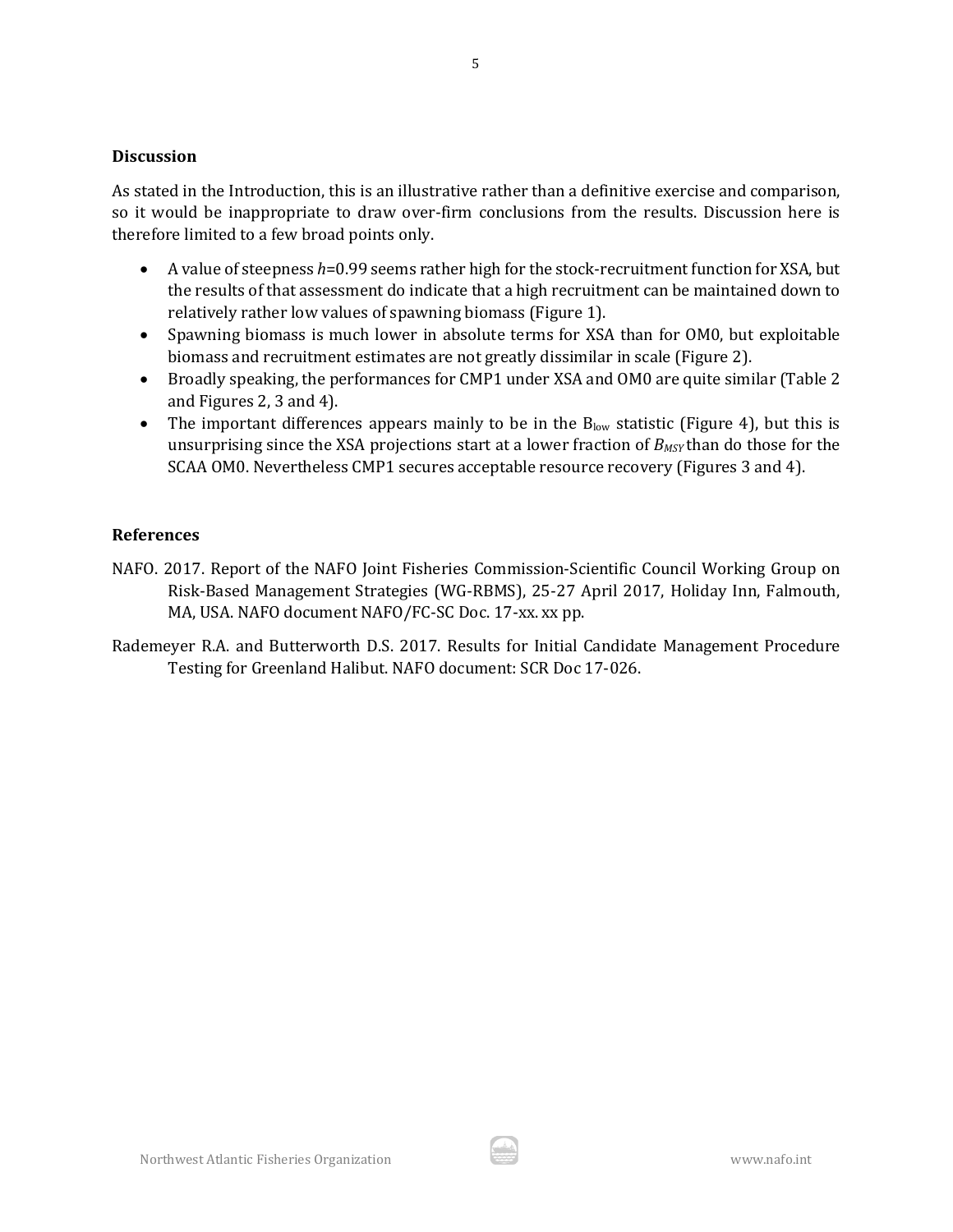|                                                  | OM <sub>0</sub> | XSA            |
|--------------------------------------------------|-----------------|----------------|
| h                                                | 0.80            | 0.99           |
| M                                                | 0.12            | 0.12           |
| $K^{sp}$                                         | 880.50          | 558.67         |
| $B^{sp}$ 1960                                    | 901.26          |                |
| $B^{sp}$ 1975                                    | 577.45          | 52.41          |
| $B^{sp}$ 2015                                    | 133.58          | 2.93           |
| $B$ $^{sp}$ $_{2015}\!/K$ $^{sp}$                | 0.15            | 0.01           |
| $B^{sp}$ 2015/ $B^{sp}$ 1975                     | 0.23            | 0.06           |
| $B^{5-9}$<br>1975                                | 173.10          | 140.70         |
| $B^{5-9}$<br>2015                                | 109.19          | 67.93          |
| $B^{5-9}$ 2015/ $B^{5-9}$ 1975                   | 0.63            | 0.48           |
|                                                  | $\sigma$ index  | $\sigma$ index |
| Can. Fall 2J3K                                   | 0.19            | 0.26           |
| EU 3M 0-700m                                     | 0.29            | 0.40           |
| EU 3M 0-1400m                                    | 0.20            | 0.21           |
| Can. Spring 3LNO                                 | 0.52            | 0.54           |
| <b>MSY</b>                                       | 26.86           | 35.72          |
| F <sub>MSY</sub>                                 | 0.39            | 0.37           |
| $F^{5.9}{}_{\rm MSY}$                            | 0.22            | 0.18           |
| $B^{sp}{}_{\rm MSY}$                             | 182.54          | 82.58          |
| $B^{sp}{}_{\rm MSY}\! / \! K^{sp}$               | 0.21            | 0.15           |
| $B$ $^{5p}$ $_{2015}\!/B$ $^{5p}$ $_{M \rm{SY}}$ | 0.73            | 0.04           |
| $B^{5-9}$<br><b>MSY</b>                          | 123.25          | 115.40         |
| $B^{5.9}$<br>$2015/B$ <sup>5-9</sup><br>MSY      | 0.89            | 0.59           |

**Table 1**: Comparison of SCAA baseline OM0 and XSA results.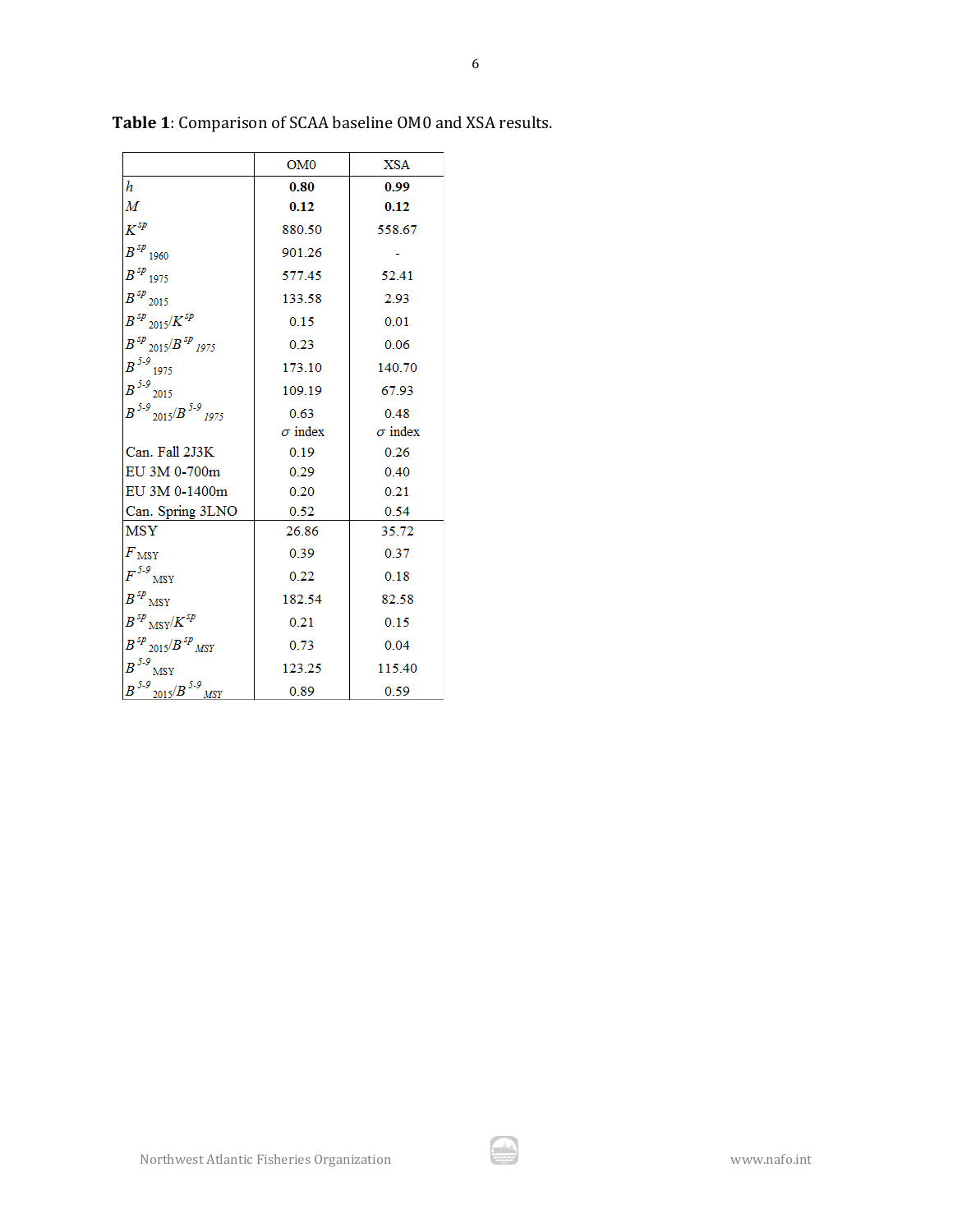**Table 2**: Performance measures for CMP1 for the SCAA baseline OM0 and XSA; the pink highlights show instances where desired performance criterion specified by the Falmouth RBMS meeting (NAFO 2017) has not been met.

| Management<br>objective | 1. Restore to within a prescribed period of<br>time or maintain at Bmsy |            |                                                                                                                                                                                                    | 2. The risk of failure to meet the<br>Bmsy target and interim biomass<br>targets within a prescribed period of exceedin<br>time should be kept moderately low $gF_{\text{msv}}$ |            |          | 3. Low<br>risk of                                    |                                                     | 4. Very low risk of going below an established threshold |                                                                                                                   |            | 5. Maximize yield in the short, medium and long<br>term |                      | 6. The risk of<br>steep decline of<br>stock biomass<br>should be kept<br>moderately low |      | 7. Keep inter annual<br><b>TAC</b> variation below<br>"an established<br>threshold" |
|-------------------------|-------------------------------------------------------------------------|------------|----------------------------------------------------------------------------------------------------------------------------------------------------------------------------------------------------|---------------------------------------------------------------------------------------------------------------------------------------------------------------------------------|------------|----------|------------------------------------------------------|-----------------------------------------------------|----------------------------------------------------------|-------------------------------------------------------------------------------------------------------------------|------------|---------------------------------------------------------|----------------------|-----------------------------------------------------------------------------------------|------|-------------------------------------------------------------------------------------|
| Perf. stats             | $B$ <sup>5-9</sup> 2037/ $B$ <sup>5-9</sup> msv                         |            | $\begin{array}{ccc} B \stackrel{5\cdot 9}{\sim} _{2037} & B \stackrel{5\cdot 9}{\sim} _{2037} \\ < B \stackrel{5\cdot 9}{\sim} _{\rm msy} & <0.8 B \stackrel{5\cdot 9}{\sim} _{\rm m} \end{array}$ | $B$ <sup>5.9</sup> lowest <sup>/</sup> $B$ <sup>5.9</sup> msy $B$ <sup>5.9</sup> 2022 $\le B$ <sup>5.9</sup> 2018                                                               |            |          | $(F_{2018-2037})$<br>$\geq$ F <sub>msv</sub><br>>0.3 | $B^{sp}$ <sub>2037</sub> / $B^{sp}$ <sub>2018</sub> | $B$ <sup>5-9</sup> 2037/ $B$ <sup>5-9</sup> 2018         | $(B^{5-9}_{2018-2037}$ $B^{5-9}_{10}$<br>$SO(3B^{5.9})$ <sub>msy</sub> ) /B <sup>5.9</sup> <sub>msy</sub><br>>0.1 | < 0.3      | avC:<br>2018-2020                                       | avC:<br>2018-2037    | $B^{5-9}$ 2037<br>$\leq 0.75B$ <sup>5-9</sup> <sub>2018</sub>                           |      | AAV:<br>2018-2037                                                                   |
|                         | median (90%PI)                                                          |            | Proportion Proportion                                                                                                                                                                              | median (90%PI)                                                                                                                                                                  | Proportion |          | Count                                                | median (90%PI)                                      | median (90%PI)                                           | Count                                                                                                             | Proportion | median (90%PI)                                          | median (90%PI)       | Proportion                                                                              |      | median (90%PI)                                                                      |
| Criteria                |                                                                         | $\leq 0.5$ | $\leq 0.25$                                                                                                                                                                                        |                                                                                                                                                                                 | $\Omega$   | $\Omega$ |                                                      |                                                     |                                                          |                                                                                                                   | $\leq 0.1$ |                                                         |                      |                                                                                         |      |                                                                                     |
| OM <sub>0</sub>         | $1.00$ $(0.45; 1.83)$                                                   | 0.49       | 0.22                                                                                                                                                                                               | $0.81$ $(0.42; 1.07)$                                                                                                                                                           | 0.31       | 0.25     |                                                      | $1.35$ $(0.56; 2.53)$                               | $0.89$ $(0.35; 1.59)$                                    | $\mathbf{O}$                                                                                                      | 0.00       | 15.39 (15.10; 15.81)                                    | 21.85 (17.36; 29.02) | 0.02                                                                                    | 0.25 | $3.64$ (1.38; 6.50)                                                                 |
| <b>XSA</b>              | $1.06$ $(0.68; 1.83)$                                                   | 0.42       | 0.12                                                                                                                                                                                               | $0.63$ (0.48; 0.86)                                                                                                                                                             | 0.18       | 0.25     | $\Omega$                                             | $4.44$ $(2.02; 10.11)$                              | $1.47$ (0.65; 2.95)                                      | $\Omega$                                                                                                          | 0.00       | 15.37 (15.12; 15.74)                                    | 24.10 (18.84; 30.87) | 0.01                                                                                    | 0.15 | $5.15$ $(3.15; 7.25)$                                                               |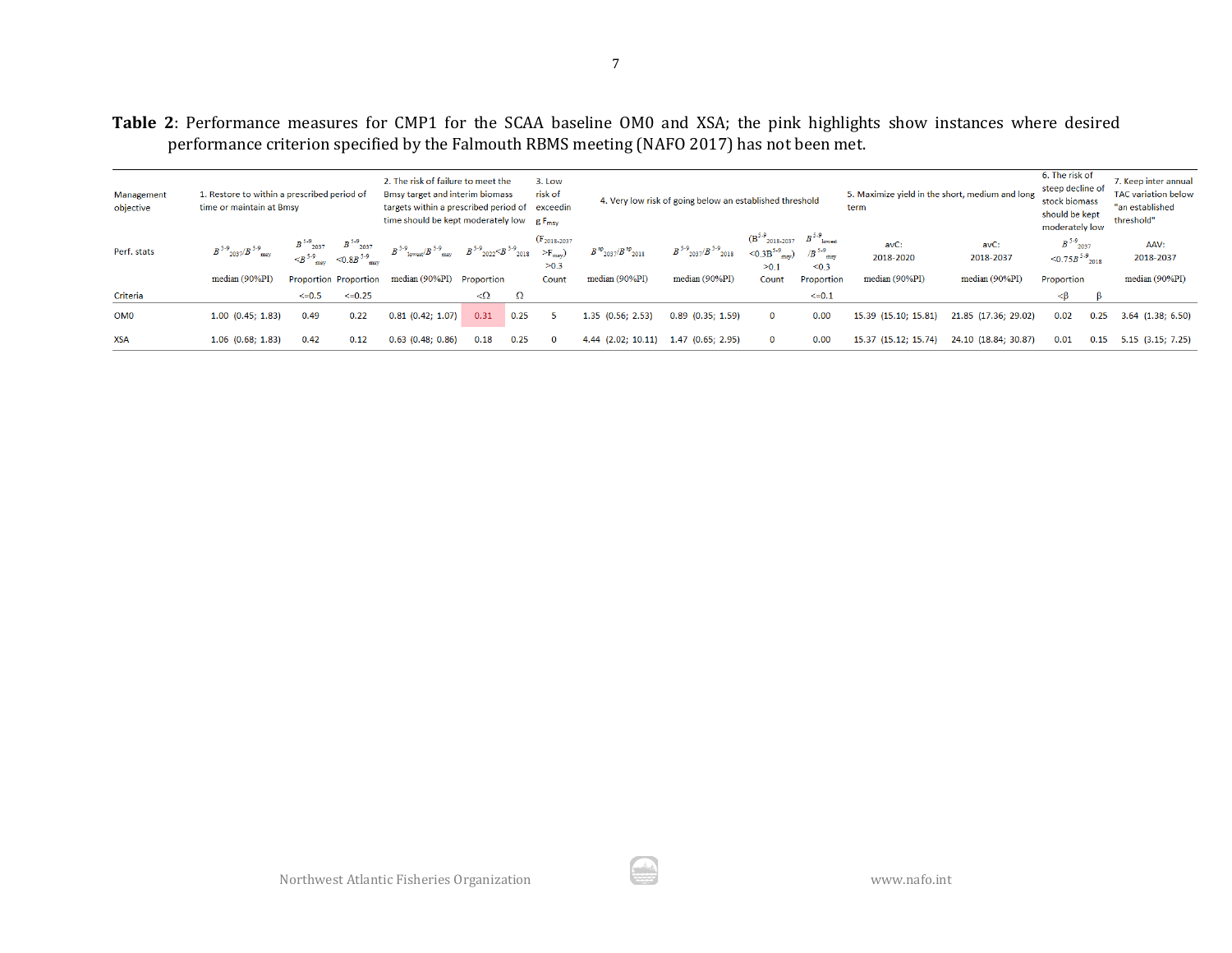

Fig. 1. The estimated stock-recruitment curve for *h*=0.99 compared to the XSA spawning biomass and recruitment estimates. The open dots have been used in the estimation of the asymptotic recruitment. The dotted line through the origin is the replacement line

.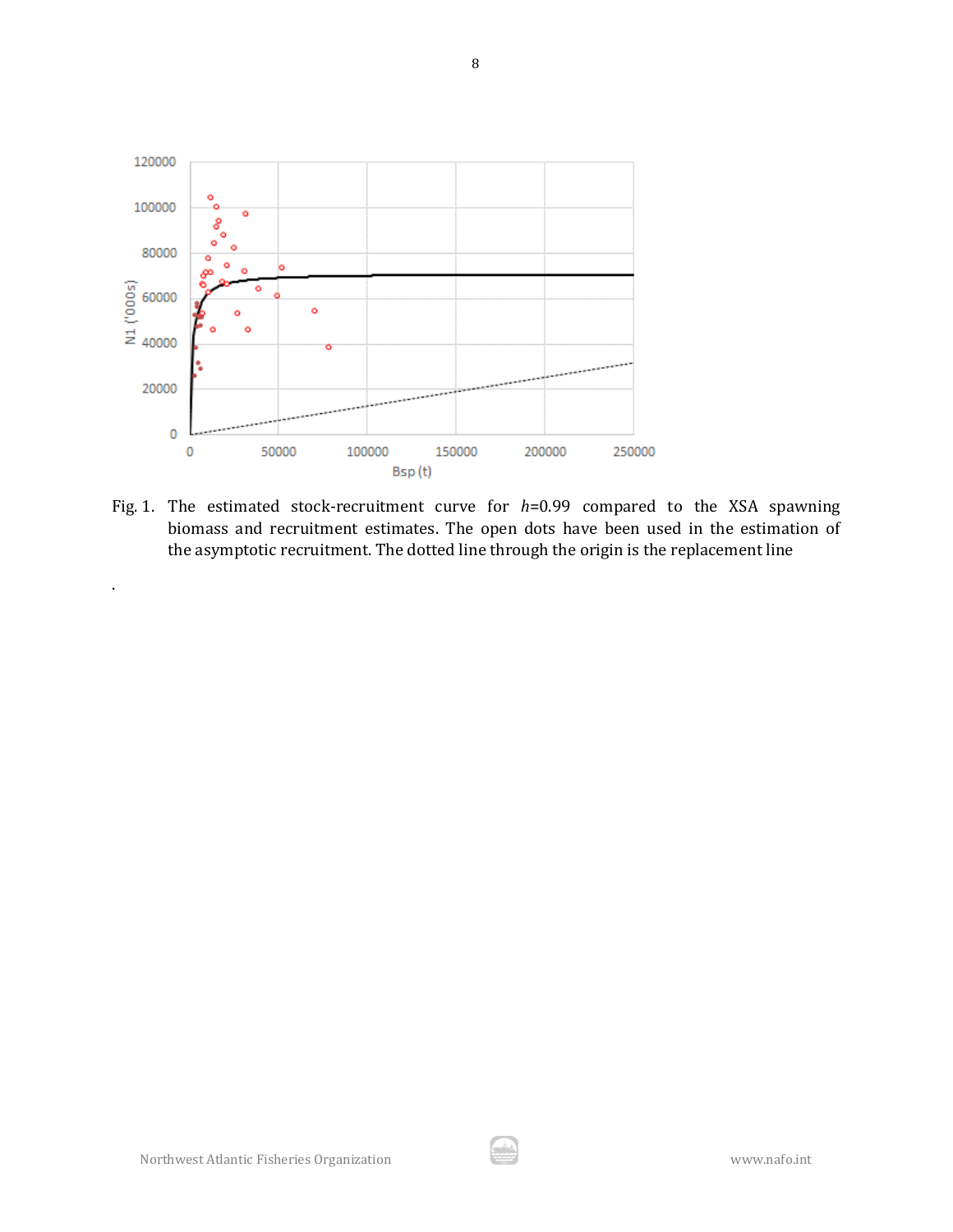

Fig.2. Comparison of the results for the SCAA baseline (OM0) assessment with those for XSA "run4".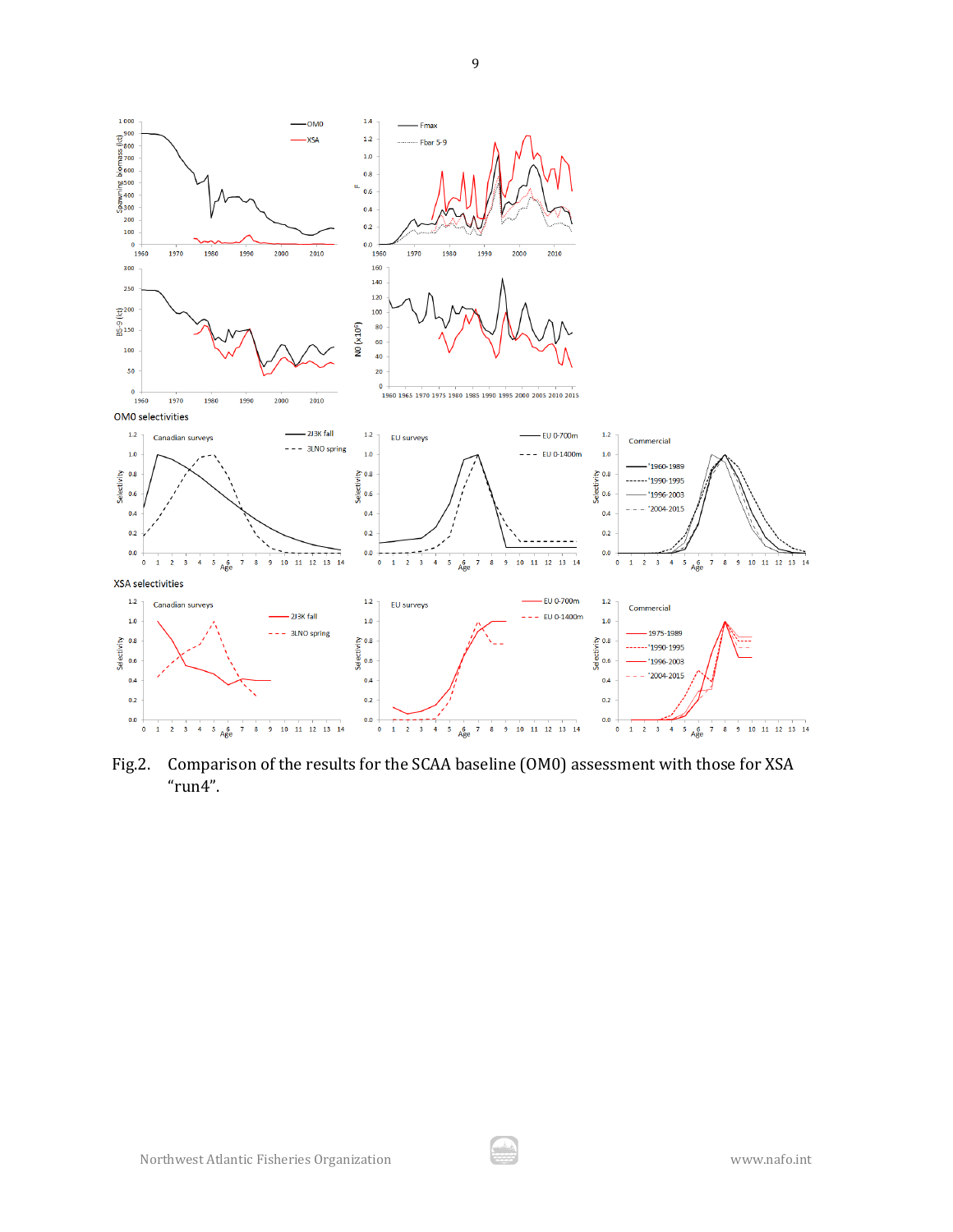

Fig. 3. Projected median and lower 5%iles for catch, spawning and exploitable biomass (both relative to  $B_{MSY}$ ) and  $F/F_{MSY}$  (for which the upper 5%iles are plotted instead of lower 5%iles) for the SCAA baseline OM0 and XSA "run4"under CMP1.

مد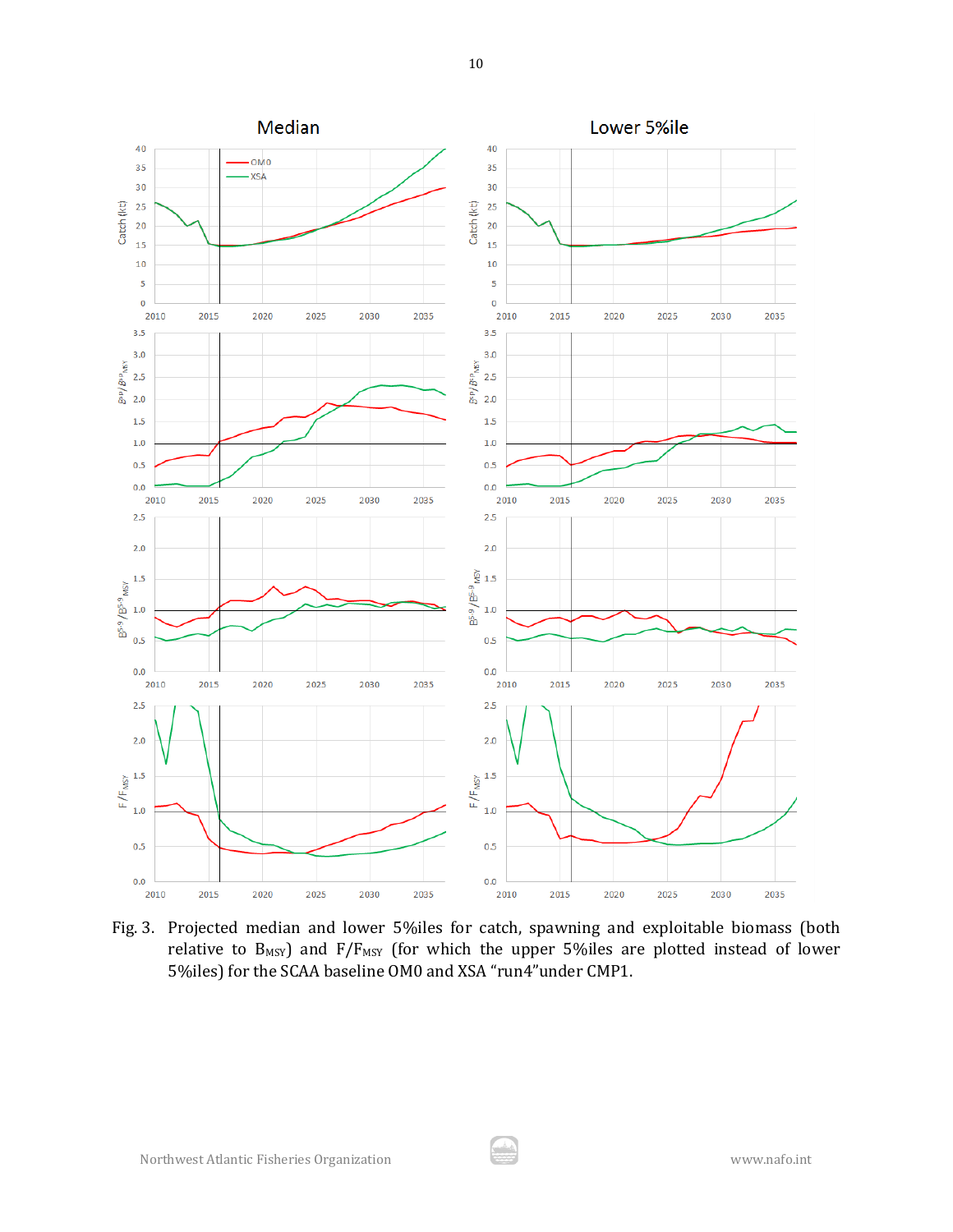

Fig. 4. Projected median and 90% PIs for a series of performance statistics for the SCAA baseline OM0 and XSA "run4" under CMP1.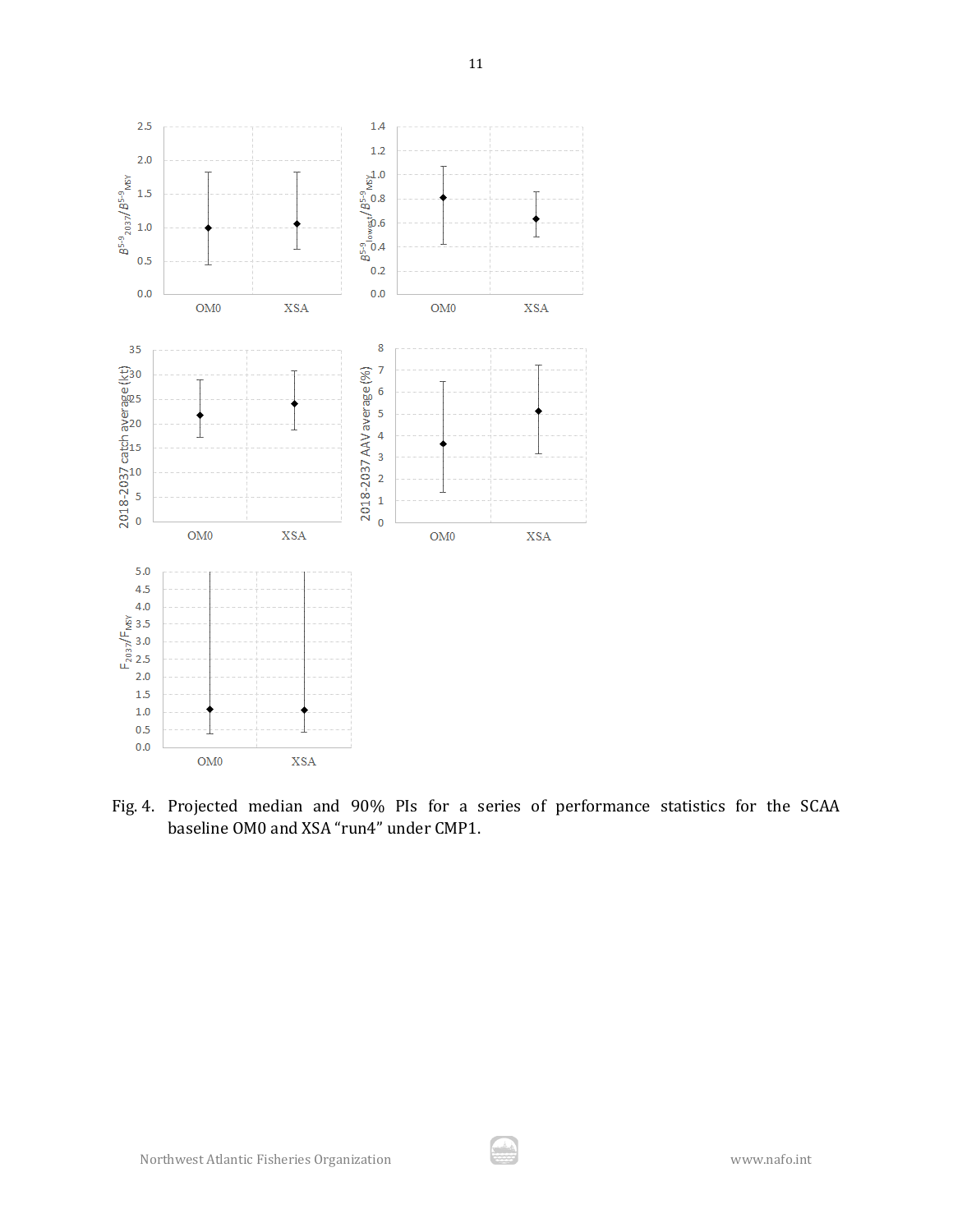# **Appendix A – XSA outputs**

**Table App.A.1**: XSA "run4" numbers-at-age (in thousands).

|      | 1      | 2     | 3     | 4     | 5     | 6     | 7     | 8     | 9     | $10+$ |
|------|--------|-------|-------|-------|-------|-------|-------|-------|-------|-------|
| 1975 | 64142  | 97533 | 83813 | 74629 | 36059 | 29744 | 24540 | 29734 | 23620 | 18391 |
| 1976 | 73151  | 56889 | 86504 | 74335 | 66190 | 31667 | 23725 | 16350 | 21704 | 19803 |
| 1977 | 60956  | 64879 | 50456 | 76722 | 65929 | 58689 | 27512 | 18000 | 9403  | 4988  |
| 1978 | 45810  | 54063 | 57543 | 44751 | 68047 | 57971 | 47333 | 14232 | 9046  | 9453  |
| 1979 | 53226  | 40629 | 47949 | 51036 | 39690 | 57544 | 43491 | 33533 | 5487  | 6289  |
| 1980 | 65912  | 47207 | 36035 | 42527 | 45265 | 32955 | 42818 | 26496 | 23962 | 22338 |
| 1981 | 71704  | 58459 | 41869 | 31960 | 37718 | 39949 | 27264 | 29359 | 14384 | 4655  |
| 1982 | 77571  | 63596 | 51848 | 37134 | 28346 | 32640 | 31178 | 14946 | 15255 | 12404 |
| 1983 | 97201  | 68799 | 56404 | 45985 | 32935 | 24887 | 26784 | 21701 | 7829  | 4273  |
| 1984 | 84242  | 86209 | 61020 | 50026 | 40785 | 28551 | 18723 | 14526 | 12171 | 6217  |
| 1985 | 93757  | 74716 | 76461 | 54120 | 44369 | 35324 | 23134 | 11102 | 5649  | 3846  |
| 1986 | 104456 | 83155 | 66267 | 67815 | 48000 | 37484 | 26330 | 14949 | 6551  | 4631  |
| 1987 | 91228  | 92644 | 73752 | 58773 | 60146 | 42308 | 31136 | 17315 | 8464  | 6215  |
| 1988 | 74257  | 80912 | 82168 | 65412 | 52127 | 53216 | 35733 | 17252 | 6942  | 5412  |
| 1989 | 67042  | 65860 | 71762 | 72876 | 58015 | 45954 | 44198 | 24030 | 11176 | 12703 |
| 1990 | 63860  | 59461 | 58413 | 63647 | 64635 | 51284 | 38885 | 32156 | 17288 | 23410 |
| 1991 | 54113  | 56639 | 52737 | 51808 | 56361 | 56289 | 39121 | 22592 | 21403 | 23195 |
| 1992 | 38262  | 47994 | 50234 | 46774 | 45742 | 47292 | 42619 | 22311 | 9870  | 9599  |
| 1993 | 45854  | 33936 | 42567 | 44554 | 40483 | 36633 | 31658 | 18363 | 8294  | 7855  |
| 1994 | 82030  | 40669 | 30098 | 37753 | 38565 | 26892 | 17490 | 11394 | 5062  | 4667  |
| 1995 | 99993  | 72754 | 36070 | 26695 | 28403 | 18665 | 8957  | 5019  | 3759  | 5092  |
| 1996 | 87966  | 88685 | 64527 | 31991 | 23372 | 23918 | 14348 | 4930  | 2446  | 3573  |
| 1997 | 71211  | 78019 | 78657 | 57230 | 28195 | 19167 | 16319 | 6711  | 2570  | 3357  |
| 1998 | 62449  | 63159 | 69196 | 69762 | 50443 | 23214 | 13073 | 7369  | 2924  | 2471  |
| 1999 | 65948  | 55388 | 56017 | 61372 | 61354 | 41372 | 15497 | 6145  | 3096  | 2900  |
| 2000 | 71424  | 58491 | 49124 | 49683 | 54152 | 52392 | 31396 | 5635  | 1878  | 2549  |
| 2001 | 69810  | 63347 | 51877 | 43570 | 43809 | 46118 | 34617 | 7904  | 1891  | 2539  |
| 2002 | 65637  | 61916 | 56184 | 46010 | 38221 | 36747 | 29448 | 9869  | 2157  | 2489  |
| 2003 | 53284  | 58215 | 54915 | 49796 | 40356 | 32334 | 25774 | 9561  | 2531  | 1722  |
| 2004 | 52279  | 47259 | 51632 | 48514 | 42960 | 31563 | 18579 | 7072  | 2467  | 2178  |
| 2005 | 47975  | 46367 | 41915 | 45777 | 42183 | 34277 | 20238 | 6550  | 2386  | 1528  |
| 2006 | 47549  | 42550 | 41124 | 37137 | 40098 | 35857 | 24751 | 8237  | 2046  | 1168  |
| 2007 | 52830  | 42172 | 37739 | 36464 | 32735 | 33804 | 25728 | 10516 | 2689  | 1704  |
| 2008 | 56228  | 46856 | 37403 | 33471 | 32258 | 28496 | 26466 | 11600 | 4228  | 1722  |
| 2009 | 57643  | 49869 | 41557 | 33173 | 29659 | 28188 | 22155 | 13400 | 5054  | 2181  |
| 2010 | 51640  | 51125 | 44230 | 36858 | 29365 | 25857 | 22062 | 11361 | 5032  | 1970  |
| 2011 | 31657  | 45801 | 45344 | 39229 | 32553 | 25267 | 18152 | 9017  | 4265  | 2419  |
| 2012 | 28846  | 28077 | 40622 | 39811 | 34143 | 27567 | 18548 | 9265  | 4275  | 2435  |
| 2013 | 51817  | 25584 | 24902 | 34883 | 34645 | 28415 | 21227 | 9276  | 3010  | 1328  |
| 2014 | 38266  | 45957 | 22691 | 21967 | 30486 | 28876 | 20635 | 13276 | 3170  | 1072  |
| 2015 | 26018  | 33939 | 40760 | 20013 | 19235 | 25997 | 22015 | 12854 | 4767  | 1000  |
| 2016 | 0      | 23076 | 30101 | 36096 | 17666 | 16656 | 21892 | 15724 | 6178  | 3325  |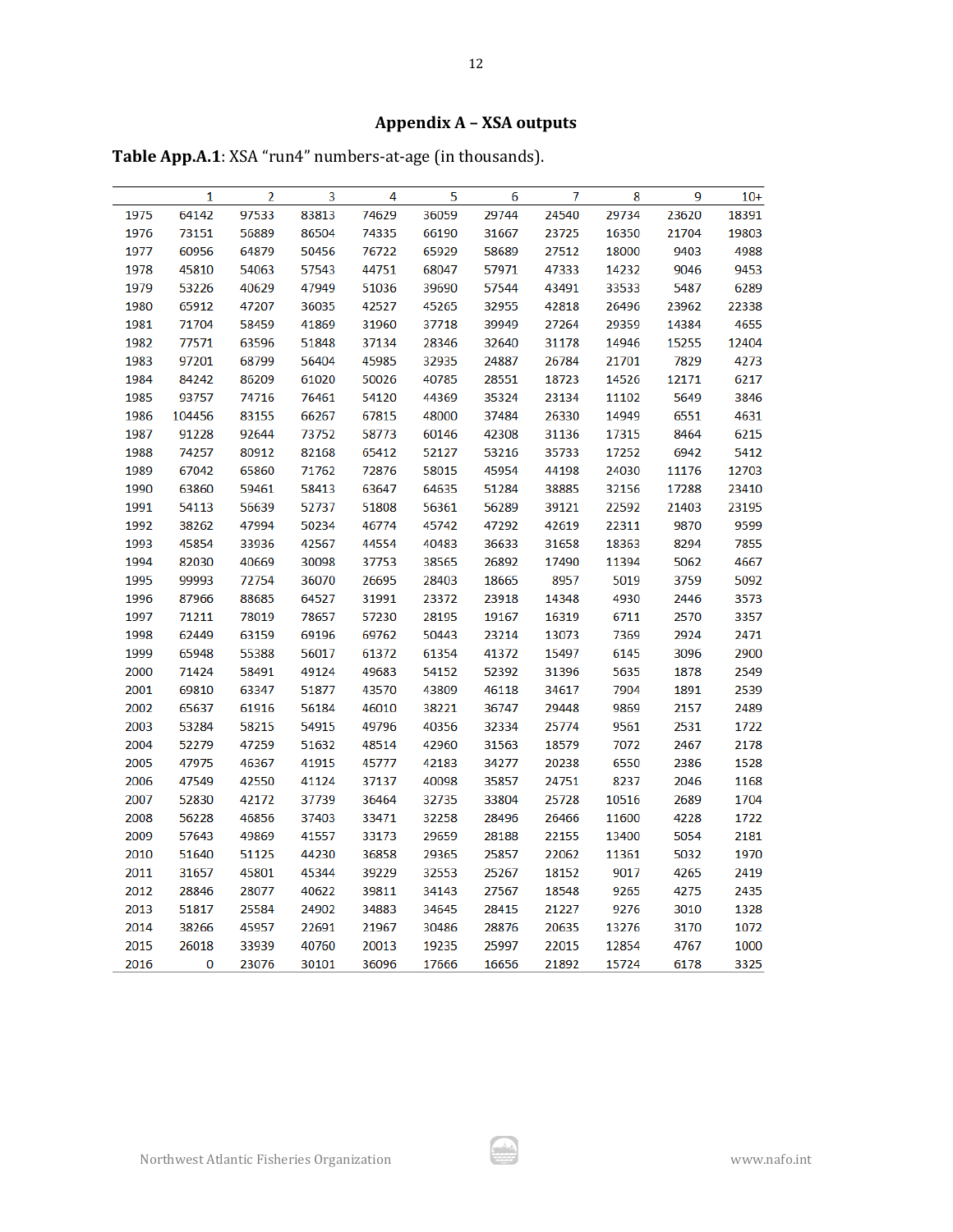| 3<br>5<br>9<br>$10+$<br>1<br>2<br>4<br>6<br>7<br>8<br>0.1061<br>0.1948<br>1975<br>0<br>0<br>0<br>0<br>0.0099<br>0.2861<br>0.1961<br>0.1961<br>0<br>0<br>0<br>0.0207<br>0.2038<br>1976<br>0<br>0.0003<br>0.1562<br>0.4332<br>0.2038<br>0<br>0.4023<br>1977<br>0<br>0<br>0<br>0.0086<br>0.0951<br>0.5391<br>0.5680<br>0.4023<br>0.4099<br>1978<br>0<br>0<br>0<br>0<br>0.0477<br>0.1674<br>0.2247<br>0.8330<br>0.4099<br>1979<br>0<br>0<br>0<br>0<br>0.1756<br>0.3756<br>0.2160<br>0.2564<br>0.2564<br>0.0660<br>0<br>0<br>0<br>0<br>0.0696<br>0.2574<br>0.4908<br>0.2734<br>1980<br>0.0049<br>0.2734<br>0<br>0<br>0<br>1981<br>0<br>0.0246<br>0.1279<br>0.4811<br>0.5347<br>0.3826<br>0.3826<br>0<br>0<br>0<br>0.5267<br>0.2831<br>1982<br>0<br>0.0101<br>0.0777<br>0.2423<br>0.2831<br>0.3729<br>1983<br>0<br>0<br>0<br>0<br>0.0229<br>0.1646<br>0.4919<br>0.4583<br>0.3729<br>1984<br>0<br>0<br>0<br>0<br>0.0238<br>0.0904<br>0.4026<br>0.8245<br>0.4409<br>0.4409<br>1985<br>0<br>0<br>0<br>0<br>0.0486<br>0.1739<br>0.3166<br>0.4076<br>0.3003<br>0.3003<br>1986<br>0<br>0<br>0<br>0<br>0.0062<br>0.0656<br>0.2991<br>0.4488<br>0.2720<br>0.2720<br>0<br>0<br>0<br>0<br>0.0024<br>0.0489<br>0.2991<br>0.7940<br>0.4395<br>1987<br>0.4395<br>0<br>0<br>0<br>0<br>0.2194<br>1988<br>0.0060<br>0.0657<br>0.2991<br>0.3141<br>0.2194<br>0<br>0<br>0<br>0.2093<br>1989<br>0<br>0.0033<br>0.0470<br>0.2991<br>0.1518<br>0.1518<br>0<br>0.0016<br>1990<br>0<br>0<br>0.0183<br>0.1507<br>0.2991<br>0.2871<br>0.2878<br>0.2878<br>0.0045<br>0.7081<br>0.4377<br>1991<br>0<br>0<br>0<br>0.0554<br>0.1582<br>0.2991<br>0.4377<br>1992<br>0<br>0<br>0<br>0.0245<br>0.1021<br>0.2813<br>0.2991<br>0.8696<br>0.6275<br>0.6275<br>1993<br>0<br>0<br>0<br>0.0244<br>0.2890<br>0.6193<br>0.2991<br>1.1685<br>0.9022<br>0.9022<br>1994<br>0<br>0<br>0<br>0.1646<br>0.6057<br>0.9794<br>0.2991<br>0.9889<br>1.0391<br>1.0391<br>1995<br>0<br>0<br>0<br>0.0129<br>0.0519<br>0.1430<br>0.2991<br>0.5990<br>0.4067<br>0.4067<br>0<br>0<br>0<br>0.0063<br>0.2991<br>0.5315<br>0.5363<br>1996<br>0.0784<br>0.2623<br>0.5363<br>0<br>0<br>0<br>0.0062<br>0.2626<br>0.2991<br>0.6361<br>1997<br>0.0744<br>0.7107<br>0.6361<br>0<br>0<br>0<br>0.7362<br>1998<br>0.0084<br>0.0782<br>0.2841<br>0.2991<br>0.7473<br>0.7362<br>0<br>0<br>0.0052<br>0.8418<br>1999<br>0<br>0.0379<br>0.1559<br>0.2991<br>1.0655<br>0.8418<br>2000<br>0<br>0<br>0<br>0.0058<br>0.0406<br>0.2944<br>0.2991<br>0.9719<br>0.7989<br>0.7989<br>2001<br>0<br>0<br>0<br>0.0110<br>0.0558<br>0.3286<br>0.2991<br>1.1789<br>0.8373<br>0.8373<br>2002<br>0<br>0<br>0.0007<br>0.0111<br>0.2347<br>0.2991<br>1.2408<br>0.9480<br>0.0473<br>0.9480<br>2003<br>0<br>0<br>0.0039<br>0.0277<br>0.1258<br>0.4341<br>0.2991<br>1.2348<br>1.1305<br>1.1305<br>0<br>0<br>0.0198<br>0.3244<br>0.2991<br>0.9664<br>0.8270<br>0.8270<br>2004<br>0.0003<br>0.1058<br>0<br>0<br>0.0010<br>0.0125<br>0.0425<br>0.2056<br>0.2991<br>0.9873<br>2005<br>1.0436<br>0.9873<br>0<br>0.8329<br>2006<br>0<br>0.0003<br>0.0062<br>0.0508<br>0.2120<br>0.2991<br>0.9995<br>0.8329<br>0<br>0<br>0.7912<br>0.6649<br>2007<br>0<br>0.0026<br>0.0187<br>0.1247<br>0.2991<br>0.6649<br>0<br>2008<br>0<br>0<br>0.0009<br>0.0149<br>0.1317<br>0.2991<br>0.7108<br>0.4540<br>0.4540<br>2009<br>0<br>0<br>0<br>0.0020<br>0.0172<br>0.1251<br>0.2991<br>0.8594<br>0.5267<br>0.5267<br>0<br>0<br>0<br>0.0042<br>0.2338<br>0.2991<br>0.8598<br>0.5984<br>2010<br>0.0303<br>0.5984<br>0<br>0<br>0.0101<br>0.0189<br>0.1892<br>0.2991<br>0.6264<br>0.3747<br>0.3747<br>2011<br>0.0462<br>0<br>0.1413<br>0.2991<br>0.6828<br>2012<br>0<br>0.0323<br>0.0190<br>0.0636<br>1.0043<br>0.6828<br>0<br>2013<br>0<br>0.0054<br>0.0147<br>0.0621<br>0.2000<br>0.2991<br>0.9537<br>0.5898<br>0.5898<br>2014<br>0<br>0<br>0.0056<br>0.0128<br>0.0393<br>0.1513<br>0.2991<br>0.9042<br>0.5801<br>0.5801<br>2015<br>0<br>0<br>0.0015<br>0.0047<br>0.0240<br>0.0518<br>0.2991<br>0.6127<br>0.4307<br>0.4307 |  |  |  |  |  |  |
|------------------------------------------------------------------------------------------------------------------------------------------------------------------------------------------------------------------------------------------------------------------------------------------------------------------------------------------------------------------------------------------------------------------------------------------------------------------------------------------------------------------------------------------------------------------------------------------------------------------------------------------------------------------------------------------------------------------------------------------------------------------------------------------------------------------------------------------------------------------------------------------------------------------------------------------------------------------------------------------------------------------------------------------------------------------------------------------------------------------------------------------------------------------------------------------------------------------------------------------------------------------------------------------------------------------------------------------------------------------------------------------------------------------------------------------------------------------------------------------------------------------------------------------------------------------------------------------------------------------------------------------------------------------------------------------------------------------------------------------------------------------------------------------------------------------------------------------------------------------------------------------------------------------------------------------------------------------------------------------------------------------------------------------------------------------------------------------------------------------------------------------------------------------------------------------------------------------------------------------------------------------------------------------------------------------------------------------------------------------------------------------------------------------------------------------------------------------------------------------------------------------------------------------------------------------------------------------------------------------------------------------------------------------------------------------------------------------------------------------------------------------------------------------------------------------------------------------------------------------------------------------------------------------------------------------------------------------------------------------------------------------------------------------------------------------------------------------------------------------------------------------------------------------------------------------------------------------------------------------------------------------------------------------------------------------------------------------------------------------------------------------------------------------------------------------------------------------------------------------------------------------------------------------------------------------------------------------------------------------------------------------------------------------------------------------------------------------------------------------------------------------------------------------------------------------------------------------------------------------------------------------------------------------------------------------------------------------------------------------------|--|--|--|--|--|--|
|                                                                                                                                                                                                                                                                                                                                                                                                                                                                                                                                                                                                                                                                                                                                                                                                                                                                                                                                                                                                                                                                                                                                                                                                                                                                                                                                                                                                                                                                                                                                                                                                                                                                                                                                                                                                                                                                                                                                                                                                                                                                                                                                                                                                                                                                                                                                                                                                                                                                                                                                                                                                                                                                                                                                                                                                                                                                                                                                                                                                                                                                                                                                                                                                                                                                                                                                                                                                                                                                                                                                                                                                                                                                                                                                                                                                                                                                                                                                                                                                |  |  |  |  |  |  |
|                                                                                                                                                                                                                                                                                                                                                                                                                                                                                                                                                                                                                                                                                                                                                                                                                                                                                                                                                                                                                                                                                                                                                                                                                                                                                                                                                                                                                                                                                                                                                                                                                                                                                                                                                                                                                                                                                                                                                                                                                                                                                                                                                                                                                                                                                                                                                                                                                                                                                                                                                                                                                                                                                                                                                                                                                                                                                                                                                                                                                                                                                                                                                                                                                                                                                                                                                                                                                                                                                                                                                                                                                                                                                                                                                                                                                                                                                                                                                                                                |  |  |  |  |  |  |
|                                                                                                                                                                                                                                                                                                                                                                                                                                                                                                                                                                                                                                                                                                                                                                                                                                                                                                                                                                                                                                                                                                                                                                                                                                                                                                                                                                                                                                                                                                                                                                                                                                                                                                                                                                                                                                                                                                                                                                                                                                                                                                                                                                                                                                                                                                                                                                                                                                                                                                                                                                                                                                                                                                                                                                                                                                                                                                                                                                                                                                                                                                                                                                                                                                                                                                                                                                                                                                                                                                                                                                                                                                                                                                                                                                                                                                                                                                                                                                                                |  |  |  |  |  |  |
|                                                                                                                                                                                                                                                                                                                                                                                                                                                                                                                                                                                                                                                                                                                                                                                                                                                                                                                                                                                                                                                                                                                                                                                                                                                                                                                                                                                                                                                                                                                                                                                                                                                                                                                                                                                                                                                                                                                                                                                                                                                                                                                                                                                                                                                                                                                                                                                                                                                                                                                                                                                                                                                                                                                                                                                                                                                                                                                                                                                                                                                                                                                                                                                                                                                                                                                                                                                                                                                                                                                                                                                                                                                                                                                                                                                                                                                                                                                                                                                                |  |  |  |  |  |  |
|                                                                                                                                                                                                                                                                                                                                                                                                                                                                                                                                                                                                                                                                                                                                                                                                                                                                                                                                                                                                                                                                                                                                                                                                                                                                                                                                                                                                                                                                                                                                                                                                                                                                                                                                                                                                                                                                                                                                                                                                                                                                                                                                                                                                                                                                                                                                                                                                                                                                                                                                                                                                                                                                                                                                                                                                                                                                                                                                                                                                                                                                                                                                                                                                                                                                                                                                                                                                                                                                                                                                                                                                                                                                                                                                                                                                                                                                                                                                                                                                |  |  |  |  |  |  |
|                                                                                                                                                                                                                                                                                                                                                                                                                                                                                                                                                                                                                                                                                                                                                                                                                                                                                                                                                                                                                                                                                                                                                                                                                                                                                                                                                                                                                                                                                                                                                                                                                                                                                                                                                                                                                                                                                                                                                                                                                                                                                                                                                                                                                                                                                                                                                                                                                                                                                                                                                                                                                                                                                                                                                                                                                                                                                                                                                                                                                                                                                                                                                                                                                                                                                                                                                                                                                                                                                                                                                                                                                                                                                                                                                                                                                                                                                                                                                                                                |  |  |  |  |  |  |
|                                                                                                                                                                                                                                                                                                                                                                                                                                                                                                                                                                                                                                                                                                                                                                                                                                                                                                                                                                                                                                                                                                                                                                                                                                                                                                                                                                                                                                                                                                                                                                                                                                                                                                                                                                                                                                                                                                                                                                                                                                                                                                                                                                                                                                                                                                                                                                                                                                                                                                                                                                                                                                                                                                                                                                                                                                                                                                                                                                                                                                                                                                                                                                                                                                                                                                                                                                                                                                                                                                                                                                                                                                                                                                                                                                                                                                                                                                                                                                                                |  |  |  |  |  |  |
|                                                                                                                                                                                                                                                                                                                                                                                                                                                                                                                                                                                                                                                                                                                                                                                                                                                                                                                                                                                                                                                                                                                                                                                                                                                                                                                                                                                                                                                                                                                                                                                                                                                                                                                                                                                                                                                                                                                                                                                                                                                                                                                                                                                                                                                                                                                                                                                                                                                                                                                                                                                                                                                                                                                                                                                                                                                                                                                                                                                                                                                                                                                                                                                                                                                                                                                                                                                                                                                                                                                                                                                                                                                                                                                                                                                                                                                                                                                                                                                                |  |  |  |  |  |  |
|                                                                                                                                                                                                                                                                                                                                                                                                                                                                                                                                                                                                                                                                                                                                                                                                                                                                                                                                                                                                                                                                                                                                                                                                                                                                                                                                                                                                                                                                                                                                                                                                                                                                                                                                                                                                                                                                                                                                                                                                                                                                                                                                                                                                                                                                                                                                                                                                                                                                                                                                                                                                                                                                                                                                                                                                                                                                                                                                                                                                                                                                                                                                                                                                                                                                                                                                                                                                                                                                                                                                                                                                                                                                                                                                                                                                                                                                                                                                                                                                |  |  |  |  |  |  |
|                                                                                                                                                                                                                                                                                                                                                                                                                                                                                                                                                                                                                                                                                                                                                                                                                                                                                                                                                                                                                                                                                                                                                                                                                                                                                                                                                                                                                                                                                                                                                                                                                                                                                                                                                                                                                                                                                                                                                                                                                                                                                                                                                                                                                                                                                                                                                                                                                                                                                                                                                                                                                                                                                                                                                                                                                                                                                                                                                                                                                                                                                                                                                                                                                                                                                                                                                                                                                                                                                                                                                                                                                                                                                                                                                                                                                                                                                                                                                                                                |  |  |  |  |  |  |
|                                                                                                                                                                                                                                                                                                                                                                                                                                                                                                                                                                                                                                                                                                                                                                                                                                                                                                                                                                                                                                                                                                                                                                                                                                                                                                                                                                                                                                                                                                                                                                                                                                                                                                                                                                                                                                                                                                                                                                                                                                                                                                                                                                                                                                                                                                                                                                                                                                                                                                                                                                                                                                                                                                                                                                                                                                                                                                                                                                                                                                                                                                                                                                                                                                                                                                                                                                                                                                                                                                                                                                                                                                                                                                                                                                                                                                                                                                                                                                                                |  |  |  |  |  |  |
|                                                                                                                                                                                                                                                                                                                                                                                                                                                                                                                                                                                                                                                                                                                                                                                                                                                                                                                                                                                                                                                                                                                                                                                                                                                                                                                                                                                                                                                                                                                                                                                                                                                                                                                                                                                                                                                                                                                                                                                                                                                                                                                                                                                                                                                                                                                                                                                                                                                                                                                                                                                                                                                                                                                                                                                                                                                                                                                                                                                                                                                                                                                                                                                                                                                                                                                                                                                                                                                                                                                                                                                                                                                                                                                                                                                                                                                                                                                                                                                                |  |  |  |  |  |  |
|                                                                                                                                                                                                                                                                                                                                                                                                                                                                                                                                                                                                                                                                                                                                                                                                                                                                                                                                                                                                                                                                                                                                                                                                                                                                                                                                                                                                                                                                                                                                                                                                                                                                                                                                                                                                                                                                                                                                                                                                                                                                                                                                                                                                                                                                                                                                                                                                                                                                                                                                                                                                                                                                                                                                                                                                                                                                                                                                                                                                                                                                                                                                                                                                                                                                                                                                                                                                                                                                                                                                                                                                                                                                                                                                                                                                                                                                                                                                                                                                |  |  |  |  |  |  |
|                                                                                                                                                                                                                                                                                                                                                                                                                                                                                                                                                                                                                                                                                                                                                                                                                                                                                                                                                                                                                                                                                                                                                                                                                                                                                                                                                                                                                                                                                                                                                                                                                                                                                                                                                                                                                                                                                                                                                                                                                                                                                                                                                                                                                                                                                                                                                                                                                                                                                                                                                                                                                                                                                                                                                                                                                                                                                                                                                                                                                                                                                                                                                                                                                                                                                                                                                                                                                                                                                                                                                                                                                                                                                                                                                                                                                                                                                                                                                                                                |  |  |  |  |  |  |
|                                                                                                                                                                                                                                                                                                                                                                                                                                                                                                                                                                                                                                                                                                                                                                                                                                                                                                                                                                                                                                                                                                                                                                                                                                                                                                                                                                                                                                                                                                                                                                                                                                                                                                                                                                                                                                                                                                                                                                                                                                                                                                                                                                                                                                                                                                                                                                                                                                                                                                                                                                                                                                                                                                                                                                                                                                                                                                                                                                                                                                                                                                                                                                                                                                                                                                                                                                                                                                                                                                                                                                                                                                                                                                                                                                                                                                                                                                                                                                                                |  |  |  |  |  |  |
|                                                                                                                                                                                                                                                                                                                                                                                                                                                                                                                                                                                                                                                                                                                                                                                                                                                                                                                                                                                                                                                                                                                                                                                                                                                                                                                                                                                                                                                                                                                                                                                                                                                                                                                                                                                                                                                                                                                                                                                                                                                                                                                                                                                                                                                                                                                                                                                                                                                                                                                                                                                                                                                                                                                                                                                                                                                                                                                                                                                                                                                                                                                                                                                                                                                                                                                                                                                                                                                                                                                                                                                                                                                                                                                                                                                                                                                                                                                                                                                                |  |  |  |  |  |  |
|                                                                                                                                                                                                                                                                                                                                                                                                                                                                                                                                                                                                                                                                                                                                                                                                                                                                                                                                                                                                                                                                                                                                                                                                                                                                                                                                                                                                                                                                                                                                                                                                                                                                                                                                                                                                                                                                                                                                                                                                                                                                                                                                                                                                                                                                                                                                                                                                                                                                                                                                                                                                                                                                                                                                                                                                                                                                                                                                                                                                                                                                                                                                                                                                                                                                                                                                                                                                                                                                                                                                                                                                                                                                                                                                                                                                                                                                                                                                                                                                |  |  |  |  |  |  |
|                                                                                                                                                                                                                                                                                                                                                                                                                                                                                                                                                                                                                                                                                                                                                                                                                                                                                                                                                                                                                                                                                                                                                                                                                                                                                                                                                                                                                                                                                                                                                                                                                                                                                                                                                                                                                                                                                                                                                                                                                                                                                                                                                                                                                                                                                                                                                                                                                                                                                                                                                                                                                                                                                                                                                                                                                                                                                                                                                                                                                                                                                                                                                                                                                                                                                                                                                                                                                                                                                                                                                                                                                                                                                                                                                                                                                                                                                                                                                                                                |  |  |  |  |  |  |
|                                                                                                                                                                                                                                                                                                                                                                                                                                                                                                                                                                                                                                                                                                                                                                                                                                                                                                                                                                                                                                                                                                                                                                                                                                                                                                                                                                                                                                                                                                                                                                                                                                                                                                                                                                                                                                                                                                                                                                                                                                                                                                                                                                                                                                                                                                                                                                                                                                                                                                                                                                                                                                                                                                                                                                                                                                                                                                                                                                                                                                                                                                                                                                                                                                                                                                                                                                                                                                                                                                                                                                                                                                                                                                                                                                                                                                                                                                                                                                                                |  |  |  |  |  |  |
|                                                                                                                                                                                                                                                                                                                                                                                                                                                                                                                                                                                                                                                                                                                                                                                                                                                                                                                                                                                                                                                                                                                                                                                                                                                                                                                                                                                                                                                                                                                                                                                                                                                                                                                                                                                                                                                                                                                                                                                                                                                                                                                                                                                                                                                                                                                                                                                                                                                                                                                                                                                                                                                                                                                                                                                                                                                                                                                                                                                                                                                                                                                                                                                                                                                                                                                                                                                                                                                                                                                                                                                                                                                                                                                                                                                                                                                                                                                                                                                                |  |  |  |  |  |  |
|                                                                                                                                                                                                                                                                                                                                                                                                                                                                                                                                                                                                                                                                                                                                                                                                                                                                                                                                                                                                                                                                                                                                                                                                                                                                                                                                                                                                                                                                                                                                                                                                                                                                                                                                                                                                                                                                                                                                                                                                                                                                                                                                                                                                                                                                                                                                                                                                                                                                                                                                                                                                                                                                                                                                                                                                                                                                                                                                                                                                                                                                                                                                                                                                                                                                                                                                                                                                                                                                                                                                                                                                                                                                                                                                                                                                                                                                                                                                                                                                |  |  |  |  |  |  |
|                                                                                                                                                                                                                                                                                                                                                                                                                                                                                                                                                                                                                                                                                                                                                                                                                                                                                                                                                                                                                                                                                                                                                                                                                                                                                                                                                                                                                                                                                                                                                                                                                                                                                                                                                                                                                                                                                                                                                                                                                                                                                                                                                                                                                                                                                                                                                                                                                                                                                                                                                                                                                                                                                                                                                                                                                                                                                                                                                                                                                                                                                                                                                                                                                                                                                                                                                                                                                                                                                                                                                                                                                                                                                                                                                                                                                                                                                                                                                                                                |  |  |  |  |  |  |
|                                                                                                                                                                                                                                                                                                                                                                                                                                                                                                                                                                                                                                                                                                                                                                                                                                                                                                                                                                                                                                                                                                                                                                                                                                                                                                                                                                                                                                                                                                                                                                                                                                                                                                                                                                                                                                                                                                                                                                                                                                                                                                                                                                                                                                                                                                                                                                                                                                                                                                                                                                                                                                                                                                                                                                                                                                                                                                                                                                                                                                                                                                                                                                                                                                                                                                                                                                                                                                                                                                                                                                                                                                                                                                                                                                                                                                                                                                                                                                                                |  |  |  |  |  |  |
|                                                                                                                                                                                                                                                                                                                                                                                                                                                                                                                                                                                                                                                                                                                                                                                                                                                                                                                                                                                                                                                                                                                                                                                                                                                                                                                                                                                                                                                                                                                                                                                                                                                                                                                                                                                                                                                                                                                                                                                                                                                                                                                                                                                                                                                                                                                                                                                                                                                                                                                                                                                                                                                                                                                                                                                                                                                                                                                                                                                                                                                                                                                                                                                                                                                                                                                                                                                                                                                                                                                                                                                                                                                                                                                                                                                                                                                                                                                                                                                                |  |  |  |  |  |  |
|                                                                                                                                                                                                                                                                                                                                                                                                                                                                                                                                                                                                                                                                                                                                                                                                                                                                                                                                                                                                                                                                                                                                                                                                                                                                                                                                                                                                                                                                                                                                                                                                                                                                                                                                                                                                                                                                                                                                                                                                                                                                                                                                                                                                                                                                                                                                                                                                                                                                                                                                                                                                                                                                                                                                                                                                                                                                                                                                                                                                                                                                                                                                                                                                                                                                                                                                                                                                                                                                                                                                                                                                                                                                                                                                                                                                                                                                                                                                                                                                |  |  |  |  |  |  |
|                                                                                                                                                                                                                                                                                                                                                                                                                                                                                                                                                                                                                                                                                                                                                                                                                                                                                                                                                                                                                                                                                                                                                                                                                                                                                                                                                                                                                                                                                                                                                                                                                                                                                                                                                                                                                                                                                                                                                                                                                                                                                                                                                                                                                                                                                                                                                                                                                                                                                                                                                                                                                                                                                                                                                                                                                                                                                                                                                                                                                                                                                                                                                                                                                                                                                                                                                                                                                                                                                                                                                                                                                                                                                                                                                                                                                                                                                                                                                                                                |  |  |  |  |  |  |
|                                                                                                                                                                                                                                                                                                                                                                                                                                                                                                                                                                                                                                                                                                                                                                                                                                                                                                                                                                                                                                                                                                                                                                                                                                                                                                                                                                                                                                                                                                                                                                                                                                                                                                                                                                                                                                                                                                                                                                                                                                                                                                                                                                                                                                                                                                                                                                                                                                                                                                                                                                                                                                                                                                                                                                                                                                                                                                                                                                                                                                                                                                                                                                                                                                                                                                                                                                                                                                                                                                                                                                                                                                                                                                                                                                                                                                                                                                                                                                                                |  |  |  |  |  |  |
|                                                                                                                                                                                                                                                                                                                                                                                                                                                                                                                                                                                                                                                                                                                                                                                                                                                                                                                                                                                                                                                                                                                                                                                                                                                                                                                                                                                                                                                                                                                                                                                                                                                                                                                                                                                                                                                                                                                                                                                                                                                                                                                                                                                                                                                                                                                                                                                                                                                                                                                                                                                                                                                                                                                                                                                                                                                                                                                                                                                                                                                                                                                                                                                                                                                                                                                                                                                                                                                                                                                                                                                                                                                                                                                                                                                                                                                                                                                                                                                                |  |  |  |  |  |  |
|                                                                                                                                                                                                                                                                                                                                                                                                                                                                                                                                                                                                                                                                                                                                                                                                                                                                                                                                                                                                                                                                                                                                                                                                                                                                                                                                                                                                                                                                                                                                                                                                                                                                                                                                                                                                                                                                                                                                                                                                                                                                                                                                                                                                                                                                                                                                                                                                                                                                                                                                                                                                                                                                                                                                                                                                                                                                                                                                                                                                                                                                                                                                                                                                                                                                                                                                                                                                                                                                                                                                                                                                                                                                                                                                                                                                                                                                                                                                                                                                |  |  |  |  |  |  |
|                                                                                                                                                                                                                                                                                                                                                                                                                                                                                                                                                                                                                                                                                                                                                                                                                                                                                                                                                                                                                                                                                                                                                                                                                                                                                                                                                                                                                                                                                                                                                                                                                                                                                                                                                                                                                                                                                                                                                                                                                                                                                                                                                                                                                                                                                                                                                                                                                                                                                                                                                                                                                                                                                                                                                                                                                                                                                                                                                                                                                                                                                                                                                                                                                                                                                                                                                                                                                                                                                                                                                                                                                                                                                                                                                                                                                                                                                                                                                                                                |  |  |  |  |  |  |
|                                                                                                                                                                                                                                                                                                                                                                                                                                                                                                                                                                                                                                                                                                                                                                                                                                                                                                                                                                                                                                                                                                                                                                                                                                                                                                                                                                                                                                                                                                                                                                                                                                                                                                                                                                                                                                                                                                                                                                                                                                                                                                                                                                                                                                                                                                                                                                                                                                                                                                                                                                                                                                                                                                                                                                                                                                                                                                                                                                                                                                                                                                                                                                                                                                                                                                                                                                                                                                                                                                                                                                                                                                                                                                                                                                                                                                                                                                                                                                                                |  |  |  |  |  |  |
|                                                                                                                                                                                                                                                                                                                                                                                                                                                                                                                                                                                                                                                                                                                                                                                                                                                                                                                                                                                                                                                                                                                                                                                                                                                                                                                                                                                                                                                                                                                                                                                                                                                                                                                                                                                                                                                                                                                                                                                                                                                                                                                                                                                                                                                                                                                                                                                                                                                                                                                                                                                                                                                                                                                                                                                                                                                                                                                                                                                                                                                                                                                                                                                                                                                                                                                                                                                                                                                                                                                                                                                                                                                                                                                                                                                                                                                                                                                                                                                                |  |  |  |  |  |  |
|                                                                                                                                                                                                                                                                                                                                                                                                                                                                                                                                                                                                                                                                                                                                                                                                                                                                                                                                                                                                                                                                                                                                                                                                                                                                                                                                                                                                                                                                                                                                                                                                                                                                                                                                                                                                                                                                                                                                                                                                                                                                                                                                                                                                                                                                                                                                                                                                                                                                                                                                                                                                                                                                                                                                                                                                                                                                                                                                                                                                                                                                                                                                                                                                                                                                                                                                                                                                                                                                                                                                                                                                                                                                                                                                                                                                                                                                                                                                                                                                |  |  |  |  |  |  |
|                                                                                                                                                                                                                                                                                                                                                                                                                                                                                                                                                                                                                                                                                                                                                                                                                                                                                                                                                                                                                                                                                                                                                                                                                                                                                                                                                                                                                                                                                                                                                                                                                                                                                                                                                                                                                                                                                                                                                                                                                                                                                                                                                                                                                                                                                                                                                                                                                                                                                                                                                                                                                                                                                                                                                                                                                                                                                                                                                                                                                                                                                                                                                                                                                                                                                                                                                                                                                                                                                                                                                                                                                                                                                                                                                                                                                                                                                                                                                                                                |  |  |  |  |  |  |
|                                                                                                                                                                                                                                                                                                                                                                                                                                                                                                                                                                                                                                                                                                                                                                                                                                                                                                                                                                                                                                                                                                                                                                                                                                                                                                                                                                                                                                                                                                                                                                                                                                                                                                                                                                                                                                                                                                                                                                                                                                                                                                                                                                                                                                                                                                                                                                                                                                                                                                                                                                                                                                                                                                                                                                                                                                                                                                                                                                                                                                                                                                                                                                                                                                                                                                                                                                                                                                                                                                                                                                                                                                                                                                                                                                                                                                                                                                                                                                                                |  |  |  |  |  |  |
|                                                                                                                                                                                                                                                                                                                                                                                                                                                                                                                                                                                                                                                                                                                                                                                                                                                                                                                                                                                                                                                                                                                                                                                                                                                                                                                                                                                                                                                                                                                                                                                                                                                                                                                                                                                                                                                                                                                                                                                                                                                                                                                                                                                                                                                                                                                                                                                                                                                                                                                                                                                                                                                                                                                                                                                                                                                                                                                                                                                                                                                                                                                                                                                                                                                                                                                                                                                                                                                                                                                                                                                                                                                                                                                                                                                                                                                                                                                                                                                                |  |  |  |  |  |  |
|                                                                                                                                                                                                                                                                                                                                                                                                                                                                                                                                                                                                                                                                                                                                                                                                                                                                                                                                                                                                                                                                                                                                                                                                                                                                                                                                                                                                                                                                                                                                                                                                                                                                                                                                                                                                                                                                                                                                                                                                                                                                                                                                                                                                                                                                                                                                                                                                                                                                                                                                                                                                                                                                                                                                                                                                                                                                                                                                                                                                                                                                                                                                                                                                                                                                                                                                                                                                                                                                                                                                                                                                                                                                                                                                                                                                                                                                                                                                                                                                |  |  |  |  |  |  |
|                                                                                                                                                                                                                                                                                                                                                                                                                                                                                                                                                                                                                                                                                                                                                                                                                                                                                                                                                                                                                                                                                                                                                                                                                                                                                                                                                                                                                                                                                                                                                                                                                                                                                                                                                                                                                                                                                                                                                                                                                                                                                                                                                                                                                                                                                                                                                                                                                                                                                                                                                                                                                                                                                                                                                                                                                                                                                                                                                                                                                                                                                                                                                                                                                                                                                                                                                                                                                                                                                                                                                                                                                                                                                                                                                                                                                                                                                                                                                                                                |  |  |  |  |  |  |
|                                                                                                                                                                                                                                                                                                                                                                                                                                                                                                                                                                                                                                                                                                                                                                                                                                                                                                                                                                                                                                                                                                                                                                                                                                                                                                                                                                                                                                                                                                                                                                                                                                                                                                                                                                                                                                                                                                                                                                                                                                                                                                                                                                                                                                                                                                                                                                                                                                                                                                                                                                                                                                                                                                                                                                                                                                                                                                                                                                                                                                                                                                                                                                                                                                                                                                                                                                                                                                                                                                                                                                                                                                                                                                                                                                                                                                                                                                                                                                                                |  |  |  |  |  |  |
|                                                                                                                                                                                                                                                                                                                                                                                                                                                                                                                                                                                                                                                                                                                                                                                                                                                                                                                                                                                                                                                                                                                                                                                                                                                                                                                                                                                                                                                                                                                                                                                                                                                                                                                                                                                                                                                                                                                                                                                                                                                                                                                                                                                                                                                                                                                                                                                                                                                                                                                                                                                                                                                                                                                                                                                                                                                                                                                                                                                                                                                                                                                                                                                                                                                                                                                                                                                                                                                                                                                                                                                                                                                                                                                                                                                                                                                                                                                                                                                                |  |  |  |  |  |  |
|                                                                                                                                                                                                                                                                                                                                                                                                                                                                                                                                                                                                                                                                                                                                                                                                                                                                                                                                                                                                                                                                                                                                                                                                                                                                                                                                                                                                                                                                                                                                                                                                                                                                                                                                                                                                                                                                                                                                                                                                                                                                                                                                                                                                                                                                                                                                                                                                                                                                                                                                                                                                                                                                                                                                                                                                                                                                                                                                                                                                                                                                                                                                                                                                                                                                                                                                                                                                                                                                                                                                                                                                                                                                                                                                                                                                                                                                                                                                                                                                |  |  |  |  |  |  |
|                                                                                                                                                                                                                                                                                                                                                                                                                                                                                                                                                                                                                                                                                                                                                                                                                                                                                                                                                                                                                                                                                                                                                                                                                                                                                                                                                                                                                                                                                                                                                                                                                                                                                                                                                                                                                                                                                                                                                                                                                                                                                                                                                                                                                                                                                                                                                                                                                                                                                                                                                                                                                                                                                                                                                                                                                                                                                                                                                                                                                                                                                                                                                                                                                                                                                                                                                                                                                                                                                                                                                                                                                                                                                                                                                                                                                                                                                                                                                                                                |  |  |  |  |  |  |

**Table App.A.2**: XSA "run4" fishing mortality-at-age.